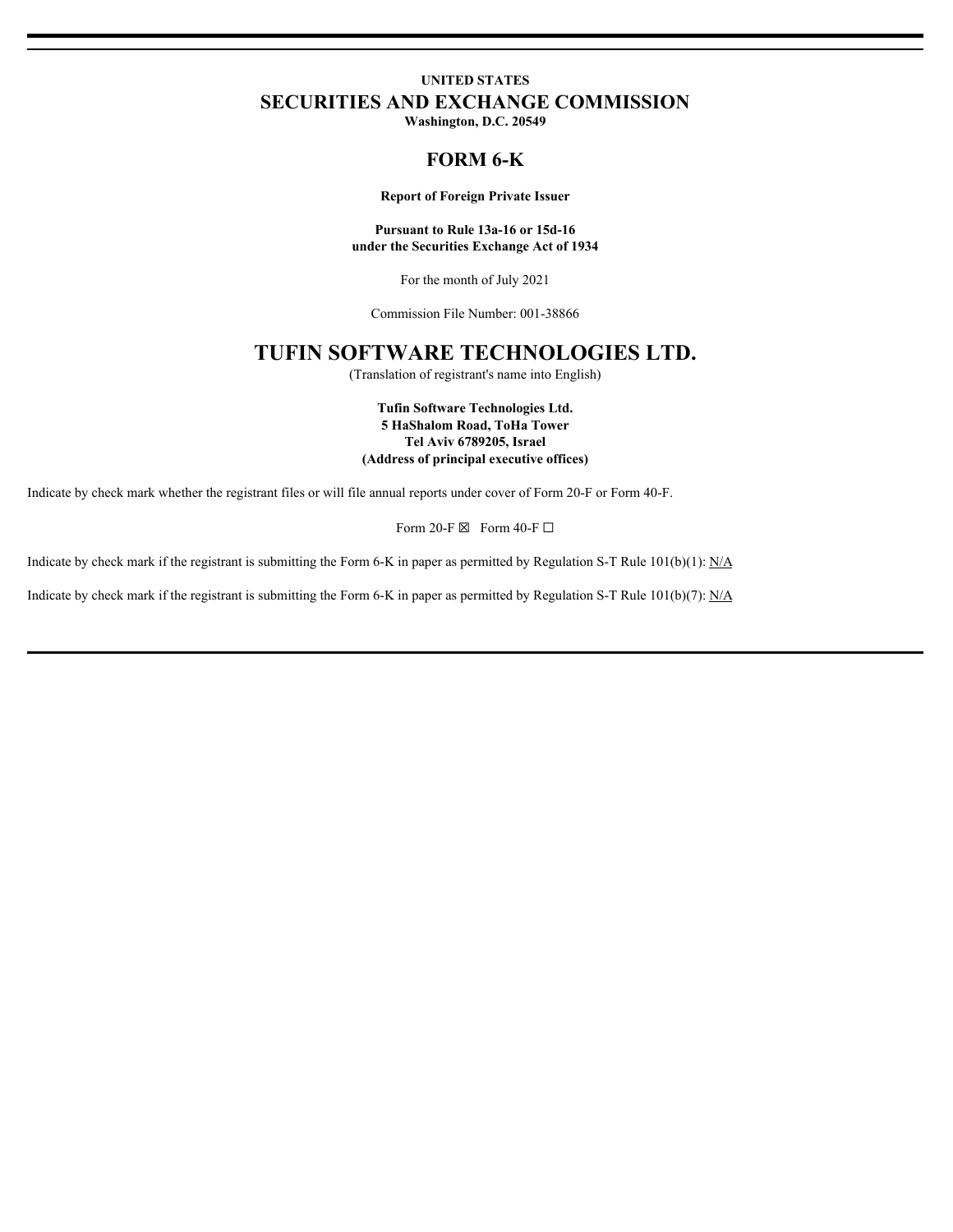### **Explanatory Note**

"Meeting"), which was held at 6:00 p.m. (Israel time) on July 15, 2021, at the Company's offices at 5 HaShalom Road, ToHa Tower, Tel Aviv, Israel.

**Explanatory Note**<br>
Tufin Software Technologies Ltd. (the "Company") today announced the results of the Company's Annual General Meeting of Shareholders (the<br>
"), which was held at 6:00 p.m. (Israel time) on July 15, 2021, At the Meeting, the Company's shareholders voted upon and approved, by the respective requisite majority in accordance with the Israel Companies Law, 5759-1999, and the Company's articles of association, each of the proposals set forth in the Company's proxy statement related to the Meeting, which was attached as Exhibit 99.1 to the Company's report of foreign private issuer on Form 6-K furnished to the Securities and Exchange Commission on June 16, 2021. Explanatory Note<br>
Explanatory Note<br>
Tufin Software Technologies Ltd. (the "Company") today announced the results of the Company's Annual General Meeting of Shareholders (the<br>
At the Meeting, the Company's stareholders vote

253994) and Form F-3 (File No. 333-239715).